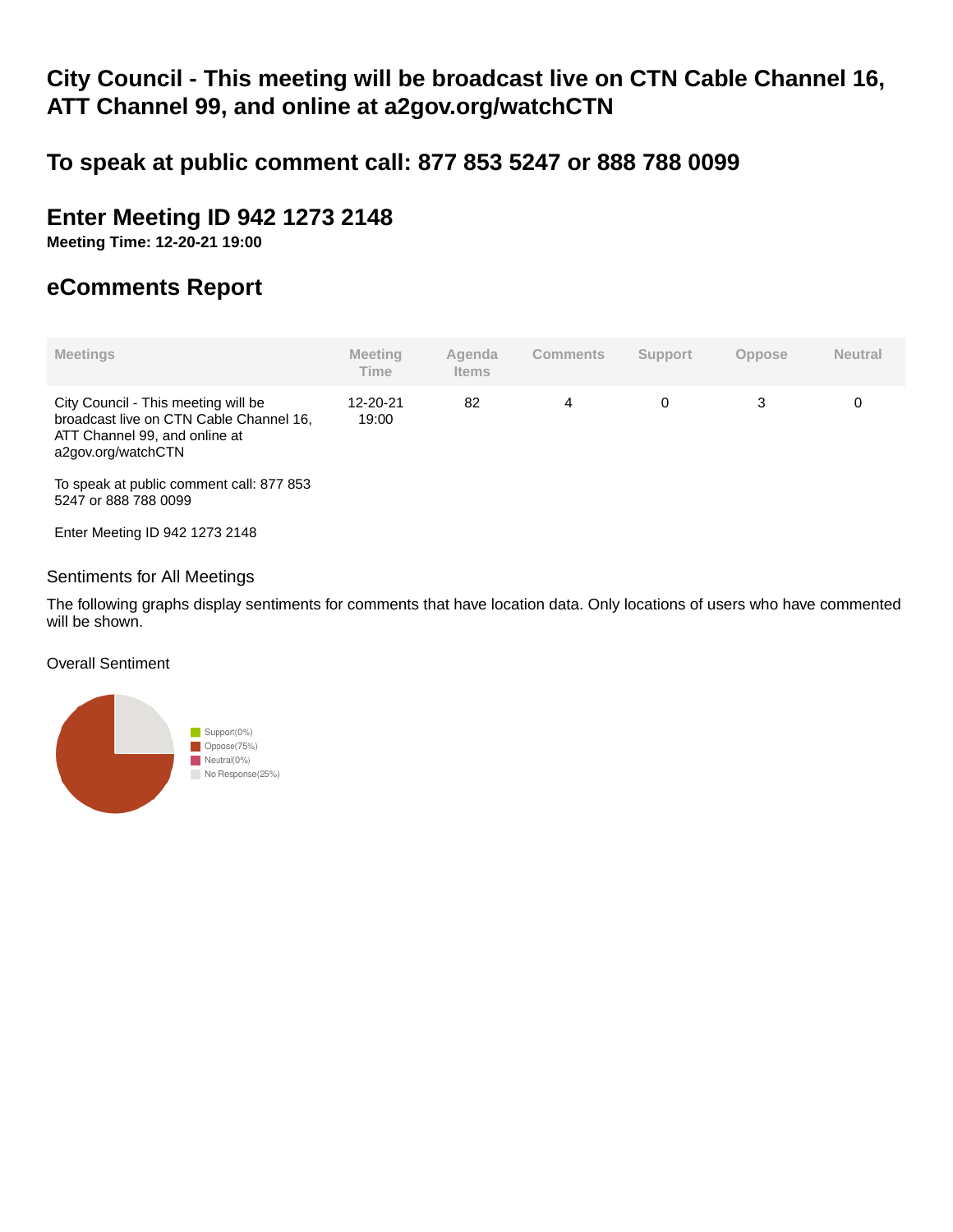# **City Council - This meeting will be broadcast live on CTN Cable Channel 16, ATT Channel 99, and online at a2gov.org/watchCTN**

## **To speak at public comment call: 877 853 5247 or 888 788 0099**

## **Enter Meeting ID 942 1273 2148**

**12-20-21 19:00**

| Agenda Name                                                                                                                                                                                            | Comments | Support | <b>Oppose</b> | <b>Neutral</b> |
|--------------------------------------------------------------------------------------------------------------------------------------------------------------------------------------------------------|----------|---------|---------------|----------------|
| CA-1 21-1966 Resolution to Approve a Contract Change Order No. 2 with<br>Utility Metering Solutions, LLC for Water Meter Replacement Project<br>(\$607,753.30 increase, total contract \$3,863,098.30) |          | 0       |               | 0              |
| PH-5 21-2043 An Ordinance to Repeal and Replace Chapter 113<br>(Regulation of Use of Model Glues) of Title IX (Police Regulations) of the<br>Code of the City of Ann Arbor (ORD-21-38)                 |          | 0       |               | O              |
| PH-6 21-2068 An Ordinance to Repeal and Replace Chapter 115<br>(Weapons and Explosives) of Title IX (Police Regulations) of the Code of<br>the City of Ann Arbor (ORD-21-39)                           |          | 0       |               |                |
| AC-1 21-2265 Agenda Response Memo and eComments - December 20,<br>2021                                                                                                                                 |          | 0       | 0             | 0              |

#### Sentiments for All Agenda Items

The following graphs display sentiments for comments that have location data. Only locations of users who have commented will be shown.

#### Overall Sentiment



**Agenda Item: eComments for CA-1 21-1966 Resolution to Approve a Contract Change Order No. 2 with Utility Metering Solutions, LLC for Water Meter Replacement Project (\$607,753.30 increase, total contract \$3,863,098.30)**

#### Overall Sentiment

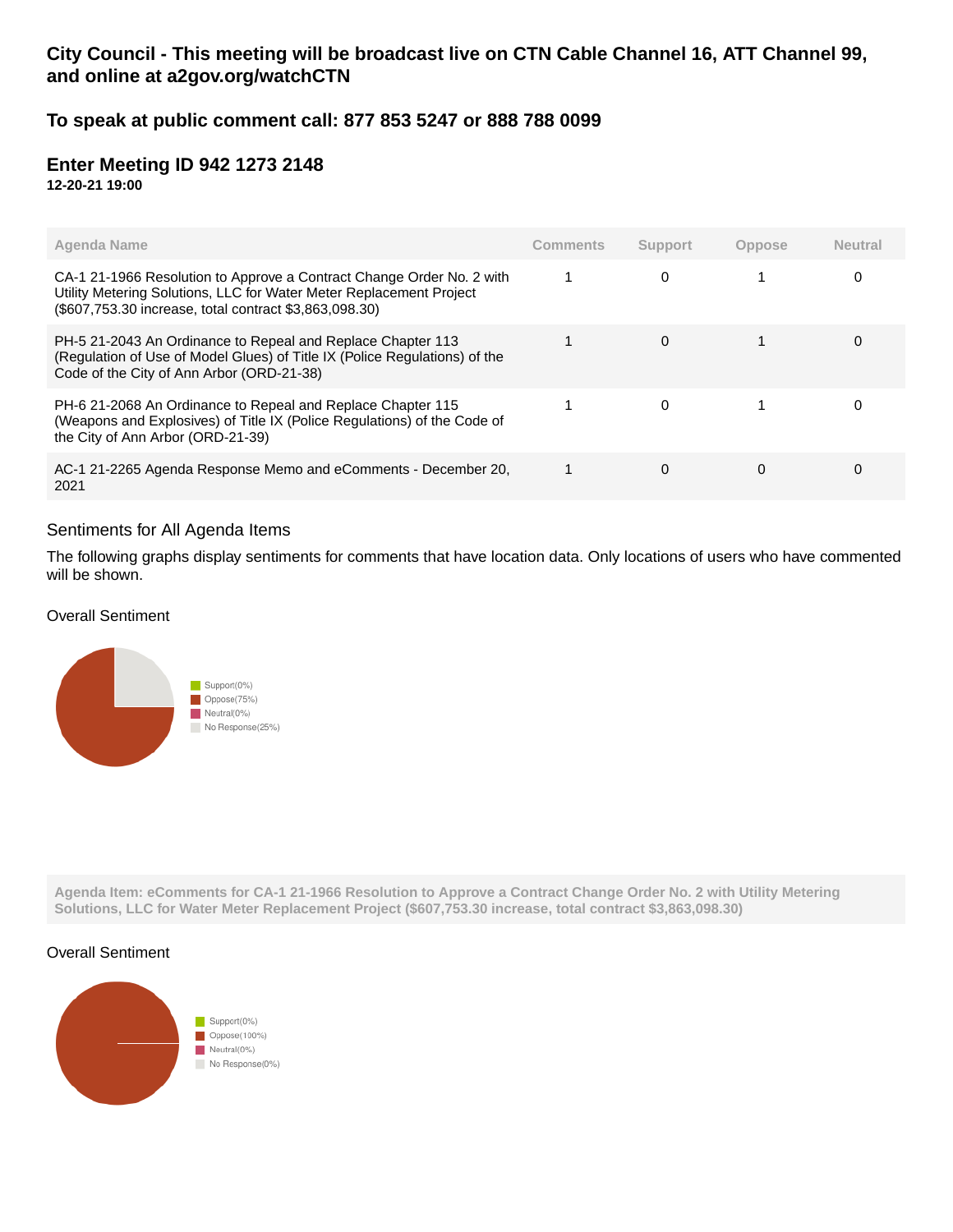### **Karen Hart**

Location: Submitted At: 1:18pm 12-18-21

UMS upgraded my water meter in February 2021. I found out recently that the meter and its associated box had not been sending reading signals to the city, so the city sent a city employee out earlier this month to diagnose and fix the problem. The city employee, Khalid, was exemplary and fixed it. Turns out, UMS installed the meter backwards, and the box that was installed nearby on the wall failed shortly after installation. A city customer service person told me the city had asked UMS to come back to fix the problem shortly after the city detected it, but UMS never did. Do you really want to give this company more money for such shoddy workmanship? I sure wouldn't.

**Agenda Item: eComments for PH-5 21-2043 An Ordinance to Repeal and Replace Chapter 113 (Regulation of Use of Model Glues) of Title IX (Police Regulations) of the Code of the City of Ann Arbor (ORD-21-38)**





### **Kevin Karpiak**

Location: Submitted At: 4:24pm 12-16-21

It does not seem that ICPOC has had an opportunity to review and have input on these revisions. Perhaps they have, but there does not seem to be a record of that input here, nor do I remember any public discussion of this item

**Agenda Item: eComments for PH-6 21-2068 An Ordinance to Repeal and Replace Chapter 115 (Weapons and Explosives) of Title IX (Police Regulations) of the Code of the City of Ann Arbor (ORD-21-39)**

#### Overall Sentiment



**Kevin Karpiak** Location: Submitted At: 4:25pm 12-16-21

It does not seem that ICPOC has had an opportunity to review and have input on these revisions. Perhaps they have, but there does not seem to be a record of that input here, nor do I remember any public discussion of this